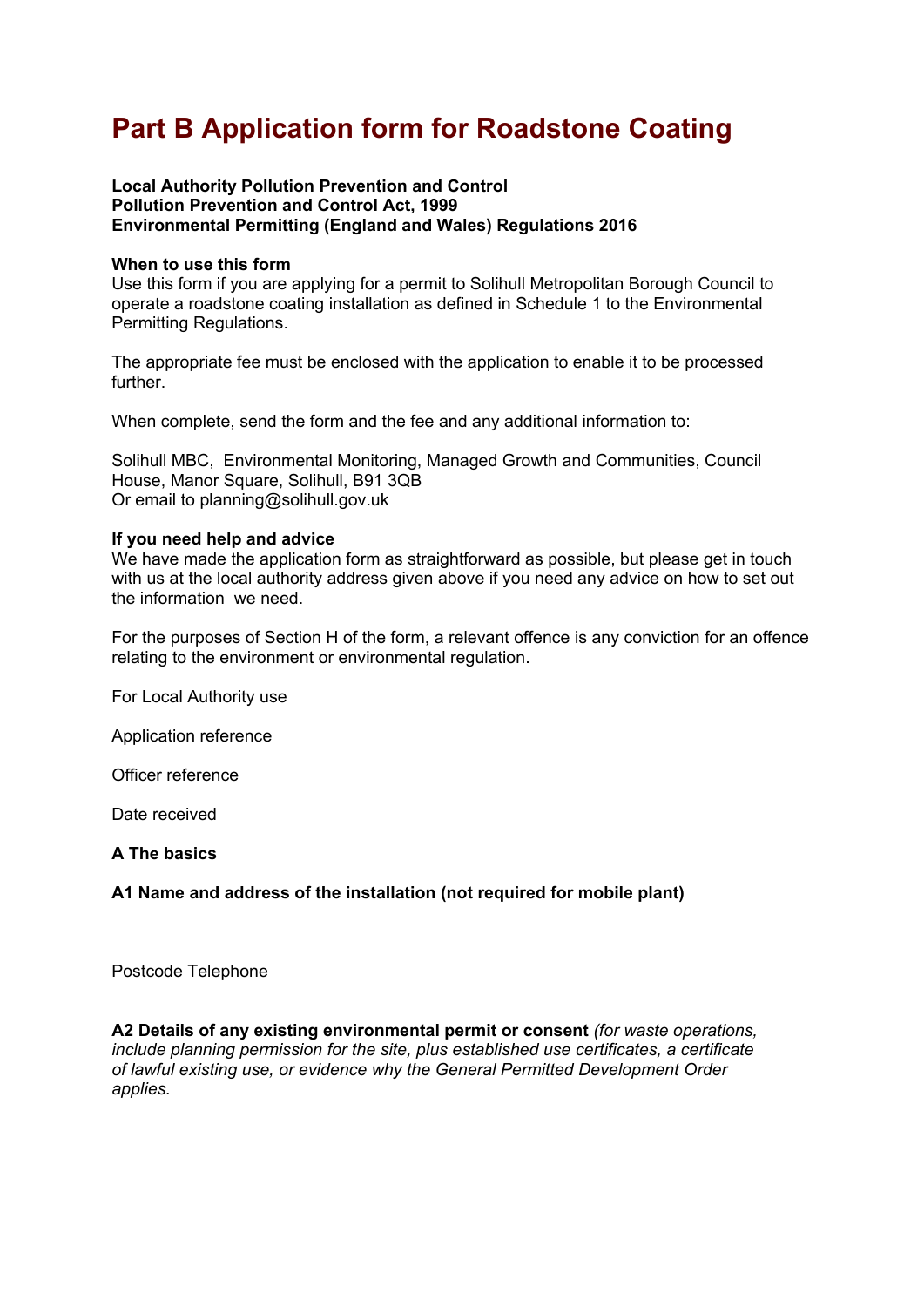**A3 Operator details** (*The "operator" = the person who it is proposed will have control over the installation in accordance with the permit (if granted).)*  Name:

Trading name, if different:

Registered office address:

Principal office address, if different:

Company registration number:

#### **A4 Any holding company?**

Is the operator a subsidiary of a holding company within the meaning of section 1159 of the Companies Act 2006? If "yes" please fill in details of the ultimate holding company.

No/ Y e s

**A5 Who can we contact about your application?** *It will help to have someone who we can contact directly with any questions about your application. The person you name should have the authority to act on behalf of the operator - This can be an agent or consultant.* 

Name and position:

 $\textsf{Telephone:}\underline{\hspace{2.5em}}$ 

Email:\_\_\_\_\_\_\_\_\_\_\_\_\_\_\_\_\_\_\_\_\_\_\_\_\_\_\_\_\_\_\_\_\_\_\_\_\_\_\_\_\_\_\_\_\_\_\_\_\_\_\_\_\_\_\_\_\_\_\_

Name:

Trading name, if different:

Registered office address;

Principal office address, if different: Company registration number: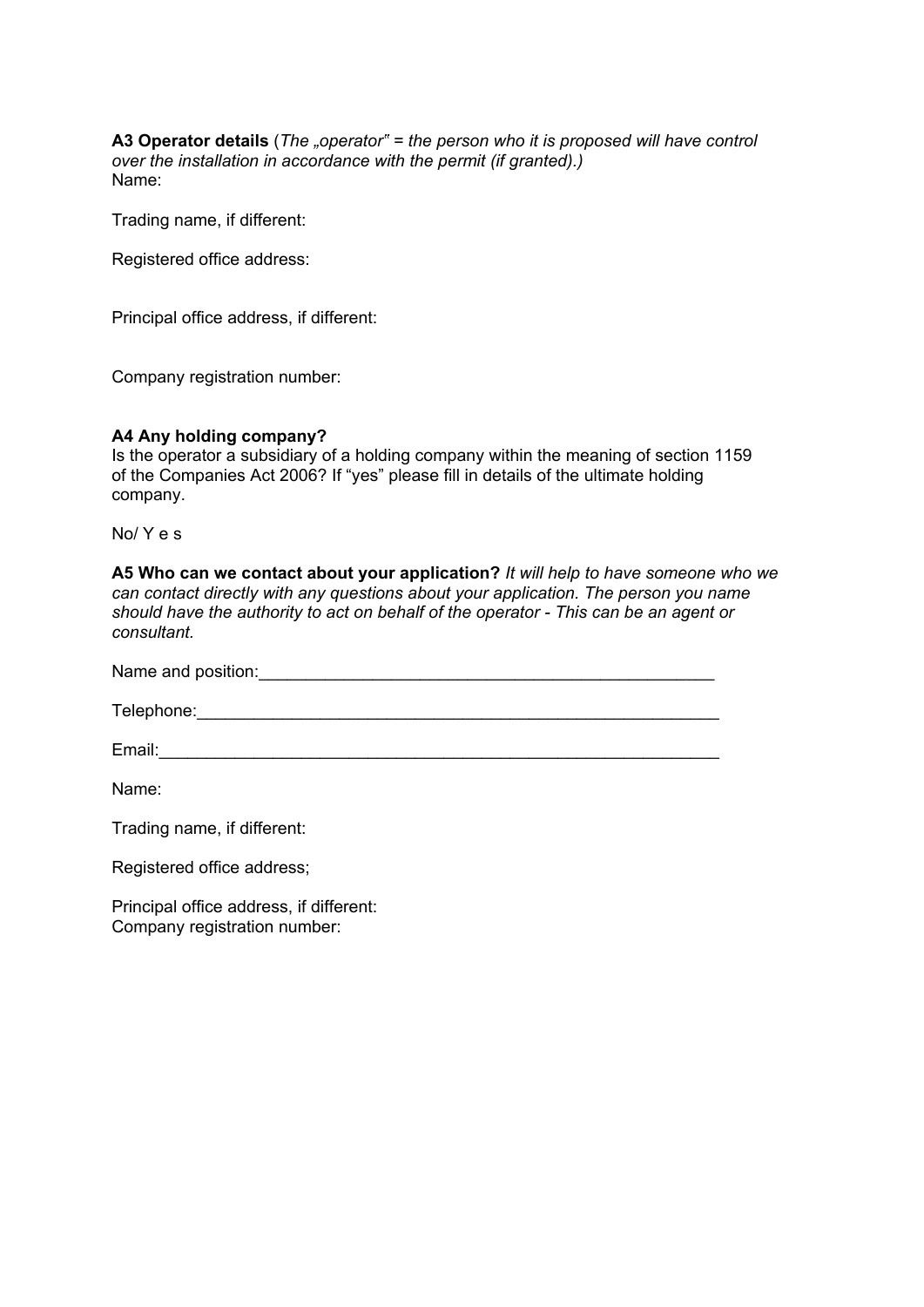# **B The installation**

**B1 What activities are, or will be, carried on at the installation? Please include "directly associated activities" (this term is explained in Annex III in Part B of the** general guidance manual.

- a) are you coating roadstone  $\Box$  Yes  $\Box$  No
- b) are you recycling asphalt pavement  $\Box$  Yes  $\Box$  No
- c) are you recycling asphalt pavement containing coal tar  $\Box$  Yes  $\Box$  No

d) any other activities ? please specify:  $\Box$  Yes  $\Box$  No

**If you have answered "yes" to B1d and specified mobile plant, this activity is not suitable for a simple permit.** 

#### **B2 Why is the application being made?**

- $\Box$  new installation
- $\Box$  change to existing installation means it now needs a permit

#### **B3 Site maps – please provide:**

**A location map with a red line round the boundary of the installation** 

Document reference: **Example 20** 

#### **A site plan or plans showing where all the relevant activities are on site:**

- a) where the processing plant will be installed
- b) the areas and buildings/structures designated for materials/ waste storage and the type of storage
- c) the conveyors and transfer points
- d) any directly associated activities or waste operations.

To save applying for permit variations, you can also show where on site you might want to use for storage etc in the future. Document reference:

#### **B4 Please provide model and serial number of plant**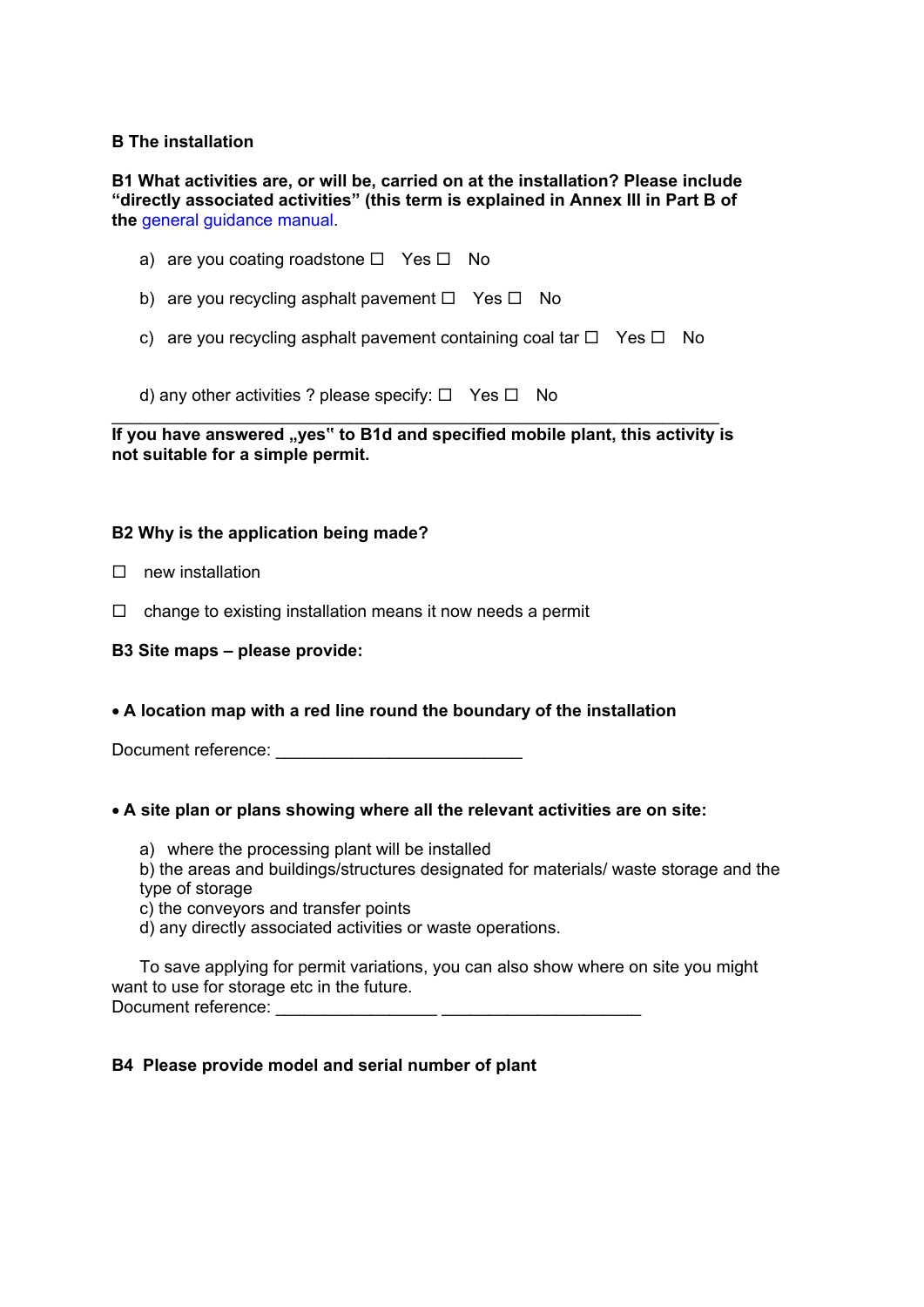**B5 Are there any sites of special scientific interest (SSSIs) or European protected sites nearer than any of the following distances to the proposed installation?** 

2km - where anyone of the installation burners is over 20MW net thermal rated input

 $\bullet$  1km - otherwise  $\Box$  Yes  $\Box$  No

If ..yes", is the installation likely to have a significant effect on these sites and, if **so, please write on a separate sheet or enclose a relevant document explaining what the implications are for the purposes of the Conservation (Natural Habitats etc) Regulations 1994 (see appendix 2 of Annex XVII of the** general guidance manual)

#### **B6 Will emissions from the activity potentially have significant environmental effects (including nuisance)?**

 $\Box$  Yes  $\Box$  No.

**If ,yes":** list the potential significant local environmental effects (including nuisance) of the foreseeable emissions

Document Reference:

please enclose a copy of any environmental impact assessment which has been carried out for the installation under planning legislation or for any other purpose.

Document Reference:

# **C The details**

**C1 Does your installation have arrestment equipment, with external discharge points, not serving silos or dryers with an airflow of:** (*Tick all that apply)* 

a) over 300m<sub>3</sub>/minute:  $\Box$  Yes  $\Box$  No

- b) under 300m<sub>3</sub>/minute and over 100m<sub>3</sub>/minute:  $\Box$  Yes  $\Box$  No
- c) under 100 m<sub>3</sub>/minute:  $\Box$  Yes  $\Box$  No

#### **C2 Do you have continuous monitors to show compliance with a numerical limit in Table 1 of the simple permit?** *[informs condition 2]*

 $\Box$  Yes  $\Box$  No

**If yes, do the continuous monitors have alarms which are:**  *(tick all that apply) [informs condition 2]* 

a) visible?  $\Box$  Yes  $\Box$  No b) audible?  $\Box$  Yes  $\Box$  No c) alarm activation recorded automatically?  $\Box$  Yes  $\Box$  No d) is a trigger level set?  $\Box$  Yes  $\Box$  No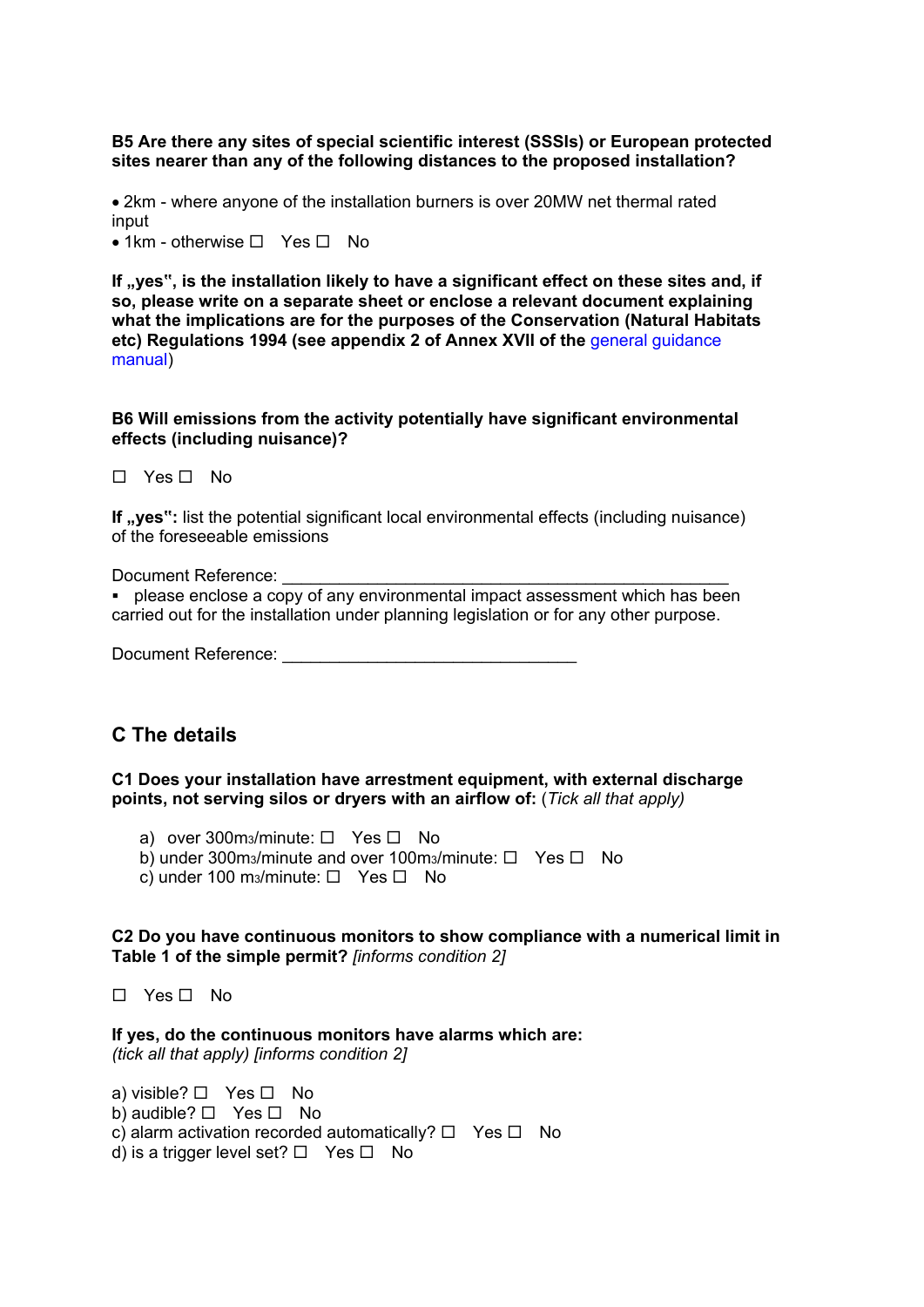At what percentage of the emission limit is the value set? …………………%

**Have you undertaken isokinetic sampling at least once to demonstrate compliance with the numerical limit in Table 1?** 

 $\Box$  Yes  $\Box$  No

#### **C3 Is odour arrestment equipment installed?**

 $\Box$  Yes  $\Box$  No.

#### **If yes please describe it**

*Note: "dusty material" should be taken to be any material which can be wind entrained. It excludes, for example, >3mm material and scalpings.* 

*\_\_\_\_\_\_\_\_\_\_\_\_\_\_\_\_\_\_\_\_\_\_\_\_\_\_\_\_\_\_\_\_\_\_\_\_\_\_\_\_\_\_\_\_\_\_\_\_\_\_\_\_\_\_\_\_\_\_\_\_\_\_\_\_\_\_\_\_ \_\_\_\_\_\_\_\_\_\_\_\_\_\_\_\_\_\_\_\_\_\_\_\_\_\_\_\_\_\_\_\_\_\_\_\_\_\_\_\_\_\_\_\_\_\_\_\_\_\_\_\_\_\_\_\_\_\_\_\_\_\_\_\_\_\_\_\_* 

#### **C4 Which of the following will the fillers and binders be stored in :**

(*tick all that apply)* 

|                           | <b>Fillers</b> | binders |
|---------------------------|----------------|---------|
| Silo                      |                |         |
| <b>Bulk Storage Tanks</b> |                |         |
| Within a building         |                |         |
| In fully enclosed         |                |         |
| containers/packaging      |                |         |
| Other please specify      |                |         |

**C5 Do you have pneumatic transfer of materials?** *[informs condition 6-9]*   $\Box$  Yes  $\Box$  No

**If yes, will displaced air from pneumatic loading and unloading of fillers be:**  (*tick all that apply)* 

a) vented to arrestment plant  $\square$ b) back-vented to the delivery tanker  $\Box$ 

c) other - please specify  $\square$ 

# **C6 Do you have alarms to warn of overfilling of fillers and bitumen?**

 $\Box$  Yes  $\Box$  No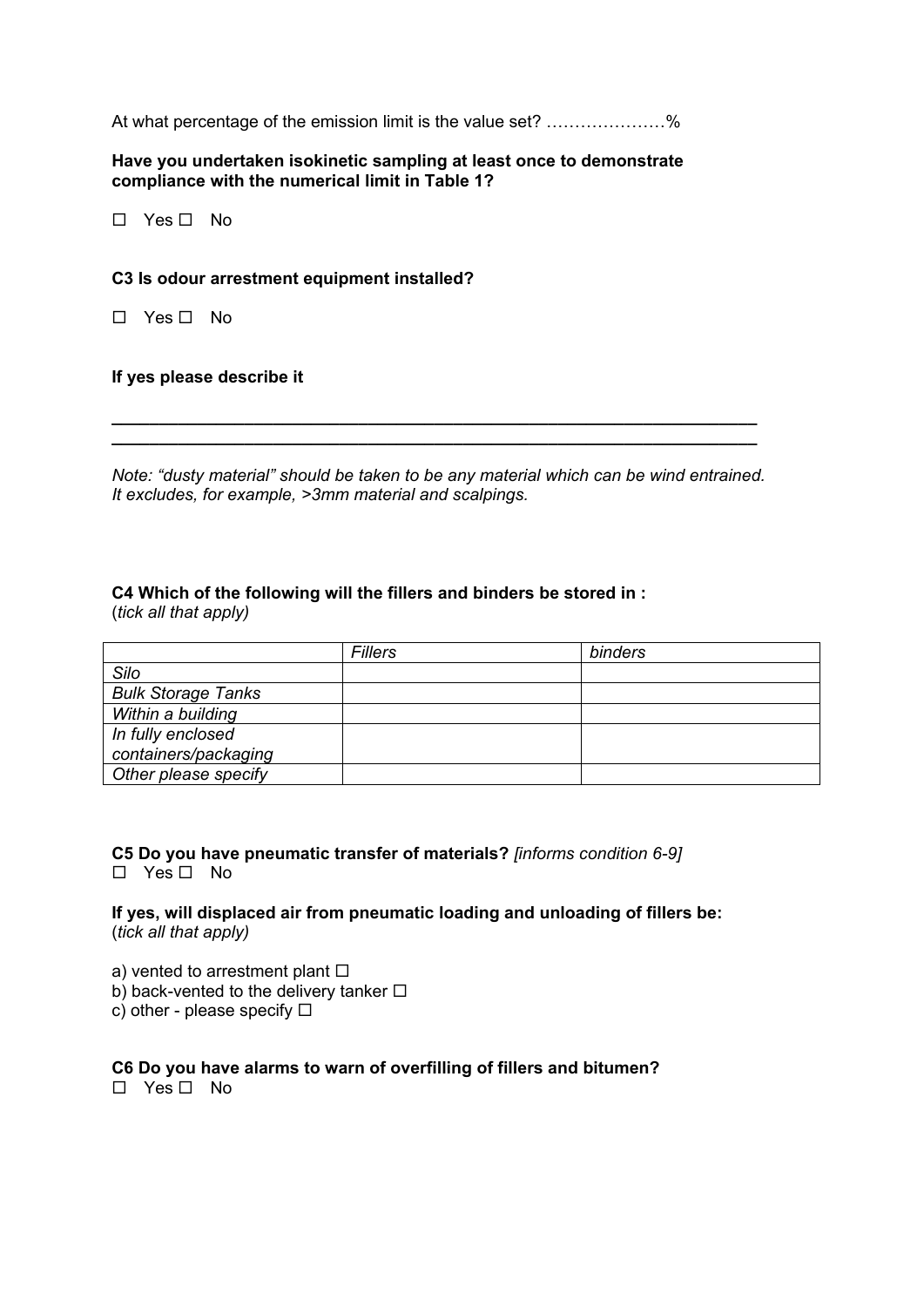**C7 Will displaced air from pumping bitumen from tankers be:** (*tick all that apply) ]*  a) vented to arrestment plant  $\square$ 

b) other - please specify  $\Box$ 

# **C8 Do deliveries of fillers and bitumen automatically stop for:**

Fillers binders over-filling over-pressurisation

#### **If yes, does the displaced air pass through abatement plant prior to emission to air?**

a) fillers  $\Box$  Yes  $\Box$  No b) binders  $\Box$  Yes  $\Box$  No

## **C9 For aggregates and recycled asphalt:**

Is the plant in a quarry?  $\Box$  Yes  $\Box$  No If no, does most stone arrive by road?  $\Box$  Yes  $\Box$  No

## **C10 Do you have any quarry roads as part of the installation?**

 $\Box$  Yes  $\Box$  No

#### **C11 For materials not dealt with in condition 4-7, what facilities will be provided to store any dusty material and waste?**

(t*ick all that apply)* 

a) hopper wind-protected on at least 3 sides  $\Box$ 

b) storage bay without suppression & stockpiles lower than retaining walls  $\Box$ 

c) storage bay with suppression  $\Box$ 

d) fully-enclosed stores  $\square$ 

e) other - *please specify*:

**C12 Will any material be stored in the open (unenclosed) other than material wholly comprised of one or more of the following: >3mm material, sand, scalpings, road sub base (MOT) material that has been conditioned before deposit, conditioned crusher-run or blended material?** 

 $\Box$  Yes  $\Box$  No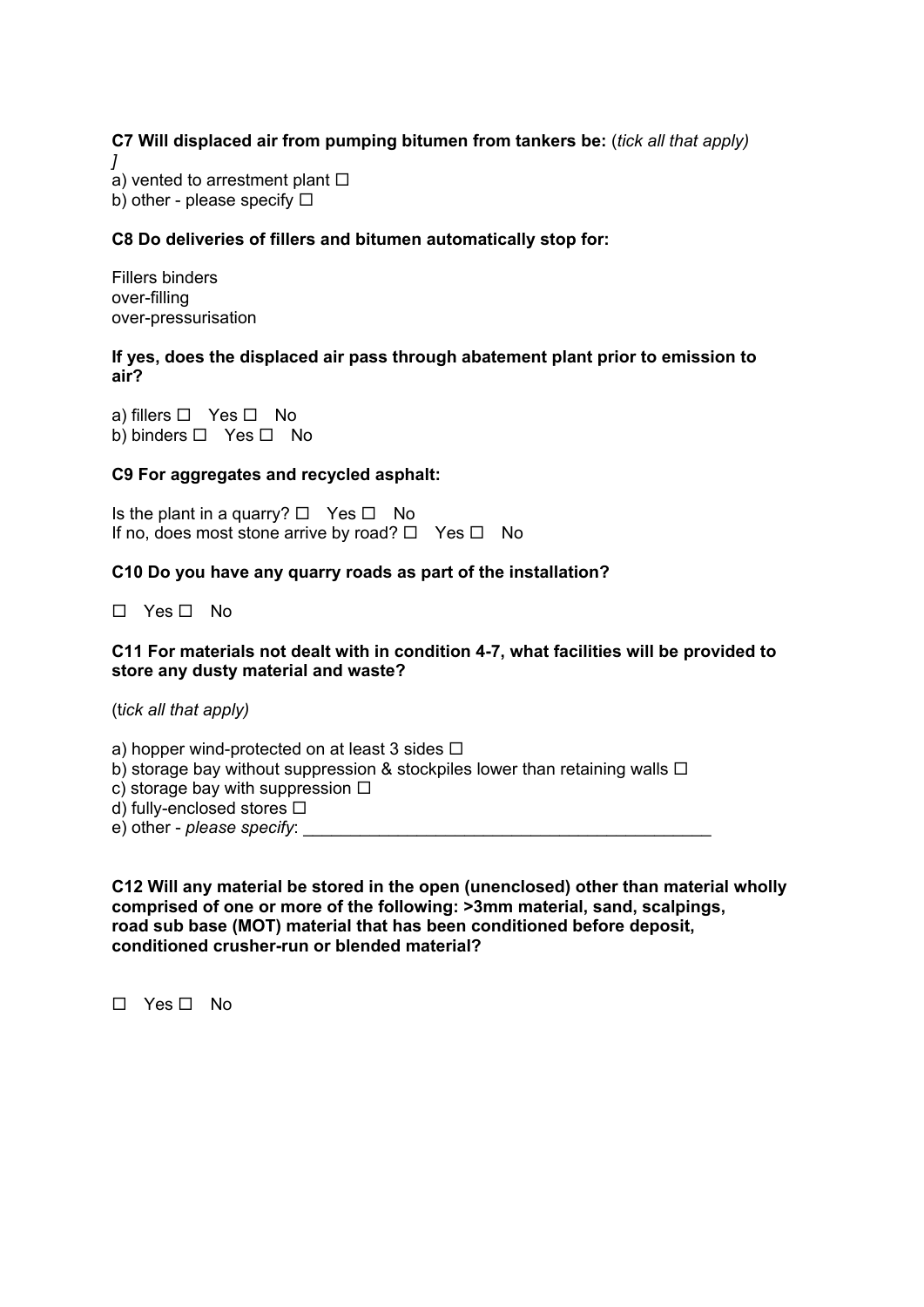# **C13 Do you have belt conveyors**

 $\Box$  Yes  $\Box$  No.

## **If yes, which of the following facilities will be provided to convey any dusty material and waste** (*tick all that apply)*

a) deep trough ground-level conveyor  $\Box$ b) fully-enclosed conveyor  $\square$ c) pneumatic handling system  $\Box$ d) bucket elevator  $\square$ e) wind boards  $\square$ f) other – *please specify:* 

## **C14 Which of the following methods will be used to minimise emissions at belt conveyor transfer points, including free fall of material?**

*(tick all that apply]*  a) enclosed  $\square$ b) enclosed and ducted to arrestment equipment  $\Box$ c) fitted with a chute  $\square$ d) other - please specify

## **C15 Which of the following techniques will be used to clean belt conveyors** *(tick all that apply) [informs condition 11]*

- a) belt scrapers  $\square$
- b) catch plates  $\square$

c) other techniques for keeping the return belt clean and collecting the material removed by the cleaning – *please specify:* 

## **C16 How will potentially dusty materials (including any raw materials, finished products and waste), arrive at or leave the site?** *(tick all that apply)*

|               | Raw material | Finished product | Waste |
|---------------|--------------|------------------|-------|
| Road          |              |                  |       |
| Rail          |              |                  |       |
| Other-specify |              |                  |       |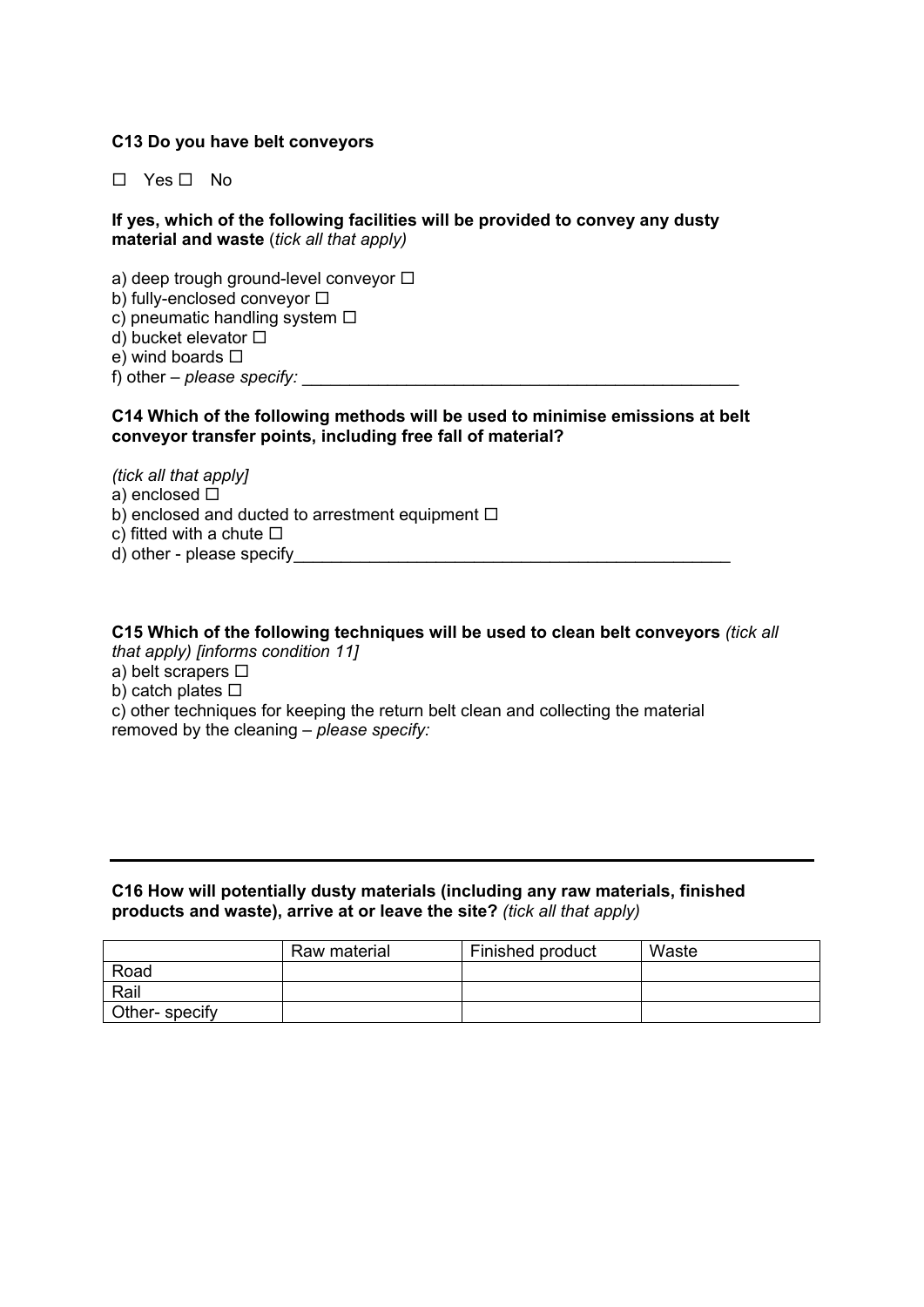## **C17 How will potentially dusty materials, (including any raw material, finished products and waste) be transported within the site**

*(tick all relevant)*  a) tanker  $\square$ b) fully-enclosed transport  $\square$ c) "canopied" rail wagons  $\Box$ d) sheeted transport  $\square$ e) water suppression applied to the transported material  $\Box$ f) aqueous polymer suppression applied to the transported material  $\Box$  $q)$  bagged  $\Box$  $h)$  other – please specify:

## **C18 Which techniques will you use to ensure that vehicles do not track material onto the highway?**

a) body and wheel wash  $\Box$  Yes  $\Box$  No b) wheel wash  $\Box$  Yes  $\Box$  No c) hose and brush  $\Box$  Yes  $\Box$  No d) sufficient distance to the site boundary on sealed road before leaving site  $\Box$  Yes  $\Box$  No d) Other, *please describe*: \_\_\_\_\_\_\_\_\_\_\_\_\_\_\_\_\_\_\_\_\_\_\_\_\_\_\_\_\_\_\_\_\_\_\_\_\_\_\_\_\_\_

# **C19 Are any of your mixing buildings semi-enclosed?** *[informs condition 15]*

a) all are enclosed  $\Box$  Yes  $\Box$  No b) at least one is semi-enclosed  $\Box$  Yes  $\Box$  No **C20 Do you use any of the following fuels?** *(tick all that apply) [informs stack height]*  a) heavy fuel oil □ b) gas oil □ c) gas  $\Box$ d) processed fuel oil that complies with the quality protocol  $\Box$ e) other waste derived fuel  $\square$ f) other (give details):

# **What is the rated thermal input of dryers? Please specify:**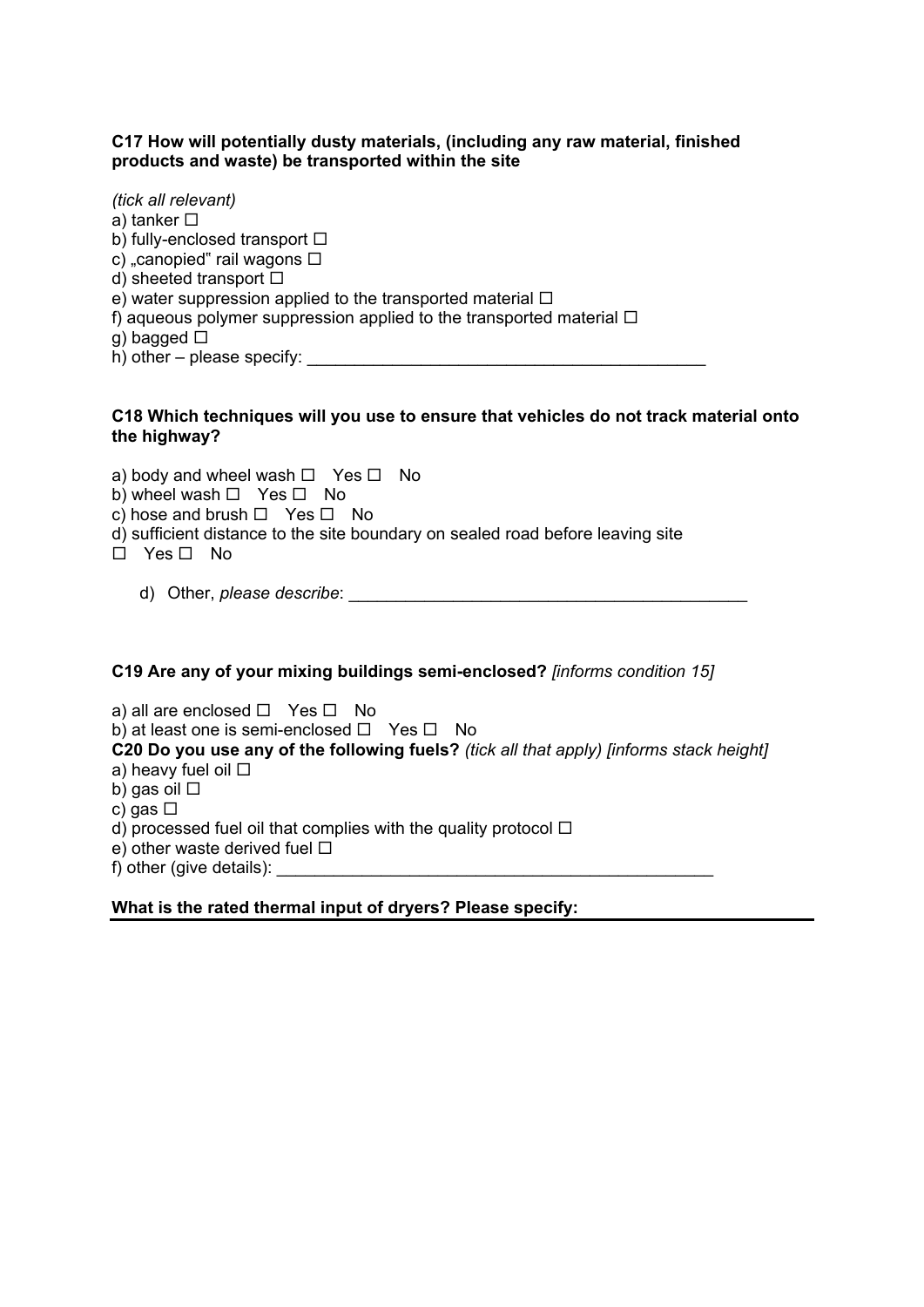# **C20 Do you have environmental management procedures and policy?**

*[informs condition 3, 16, 17]*  .<br>□ Yes □ No

# **D Anything else**

Please tell us anything else you would like us to take account of. Document Reference

# **E Application fee**

You must enclose the relevant fee with your application. If your application is successful you will also have to pay an annual subsistence charge, so please say who you want invoices to be sent to.

# **F Protection of information**

## **F1 Any confidential or national security info in your application?**

If there is any information in your application you think should be kept off the public register for confidentiality or national security reasons, please say what and why.

General guidance manual chapter 8 advises on what may be excluded. (*Do not include any national security information in your application. Send it, plus the omitted information, to the Secretary of State or Welsh Ministers who will decide what, if anything, can be made public.)*  Document Reference

# **F2 Please note: data protection**

The information you give will be used by the Council to process your application. It will be placed on the relevant public register and used to monitor compliance with the permit conditions. We may also use and or disclose any of the information you give us in order to: consult with the public, public bodies and other organisations,

- 
- carry out statistical analysis, research and development on environmental issues,
- provide public register information to enquirers,
- make sure you keep to the conditions of your permit and deal with any matters relating to your permit
- investigate possible breaches of environmental law and take any resulting action,
- prevent breaches of environmental law,
- offer you documents or services relating to environmental matters,
- respond to requests for information under the Freedom of Information Act 2000 and the Environmental Information Regulations 2004 (if the Data Protection Act allows)
- assess customer service satisfaction and improve our service.

We may pass on the information to agents/representatives who we ask to do any of these things on our behalf.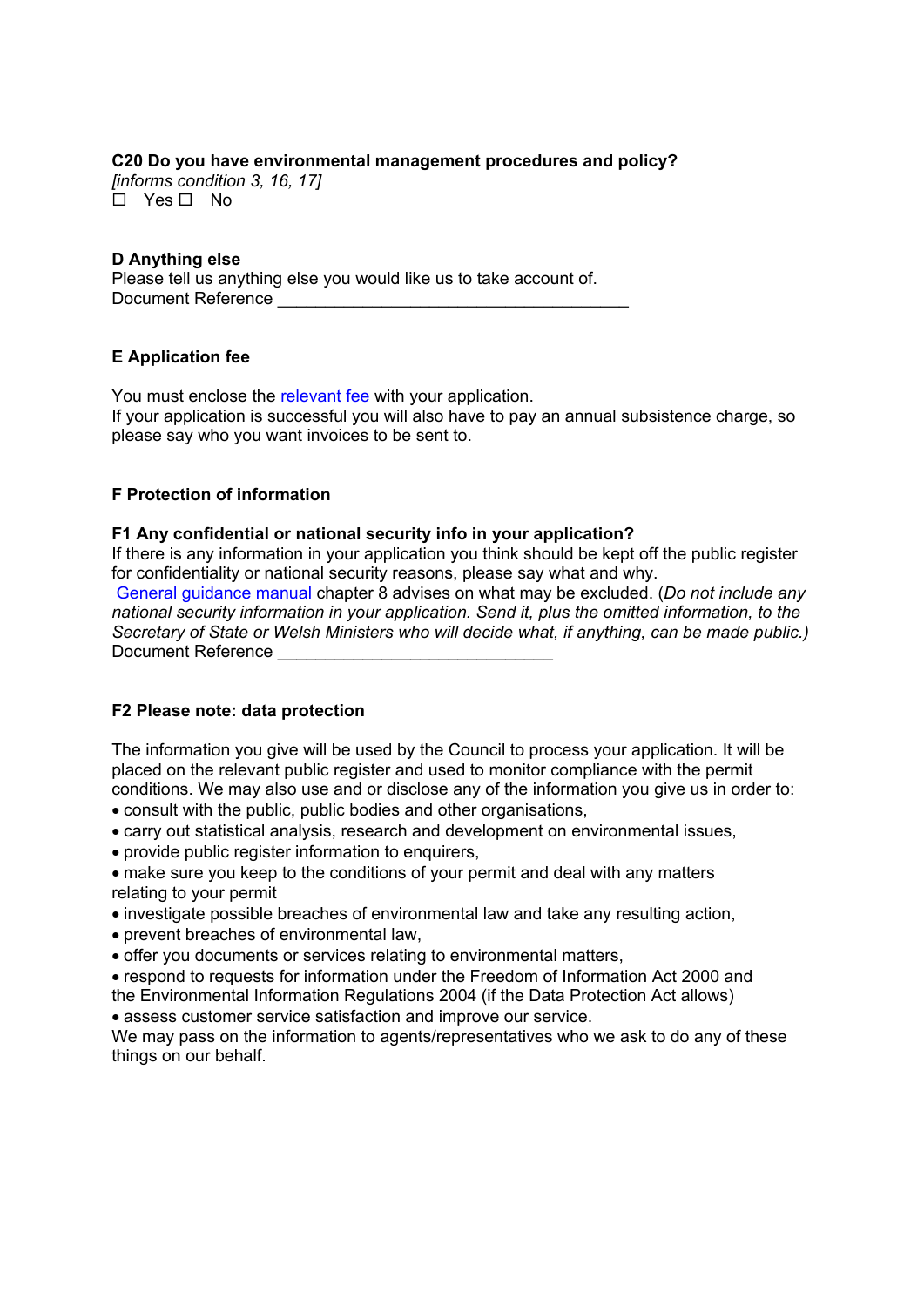# **F3 Please note: it is an offence to provide false etc information**

It is an offence under regulation 38 of the EP Regulations, for the purpose of obtaining a permit (for yourself or anyone else), to:

- make a false statement which you know to be false or misleading in a material particular,
- recklessly make a statement which is false or misleading in a material particular
- intentionally to make a false entry in any record required to be kept under any environmental permit condition
- with intent to deceive, to forge or use a document issued or required for any purpose under any environmental permit condition.
- If you make a false statement
- we may prosecute you, and
- if you are convicted, you are liable to a fine or imprisonment (or both).

# **H Declarations A and B for signing, please**

*These declarations should be signed by the person listed in answer to question A3. Where more than one person is identified as the operator, all should sign. Where a company or other body corporate is the operator, an authorised person should sign and provide evidence of authority from the board.* 

## **Declaration A:** I/We certify

**EITHER –** As evidence of my/our competence to operate this installation in accordance with the EP Regulations, no offences have been committed in the previous five years relating to the environment or environmental regulation.

**OR**- The following offences have been committed in the previous five years which may be relevant to my/our competence to operating this installation in accordance with the regulations:

Signature: Name: \_\_\_\_\_\_\_\_\_\_\_\_\_\_\_\_\_\_\_\_\_\_\_\_\_\_\_\_\_\_\_

Position: Date: \_\_\_\_\_\_ \_\_\_\_\_\_\_

# **Declaration B:**

I/We certify that the information in this application is correct. I/We apply for a permit in respect of the particulars described in this application (including the listed supporting documentation) I/we have supplied. *(Please note that each individual operator must sign the declaration themselves, even if an agent is acting on their behalf.)*  Signature: Name: \_\_\_\_\_\_\_\_\_\_\_\_\_\_\_\_\_\_\_\_\_\_\_\_\_\_\_\_\_\_\_

Position: Date: \_\_\_\_\_\_ \_\_\_\_\_\_\_

| Signature: Name: |  |
|------------------|--|
|                  |  |

Position: Date: \_\_\_\_\_\_ \_\_\_\_\_\_\_